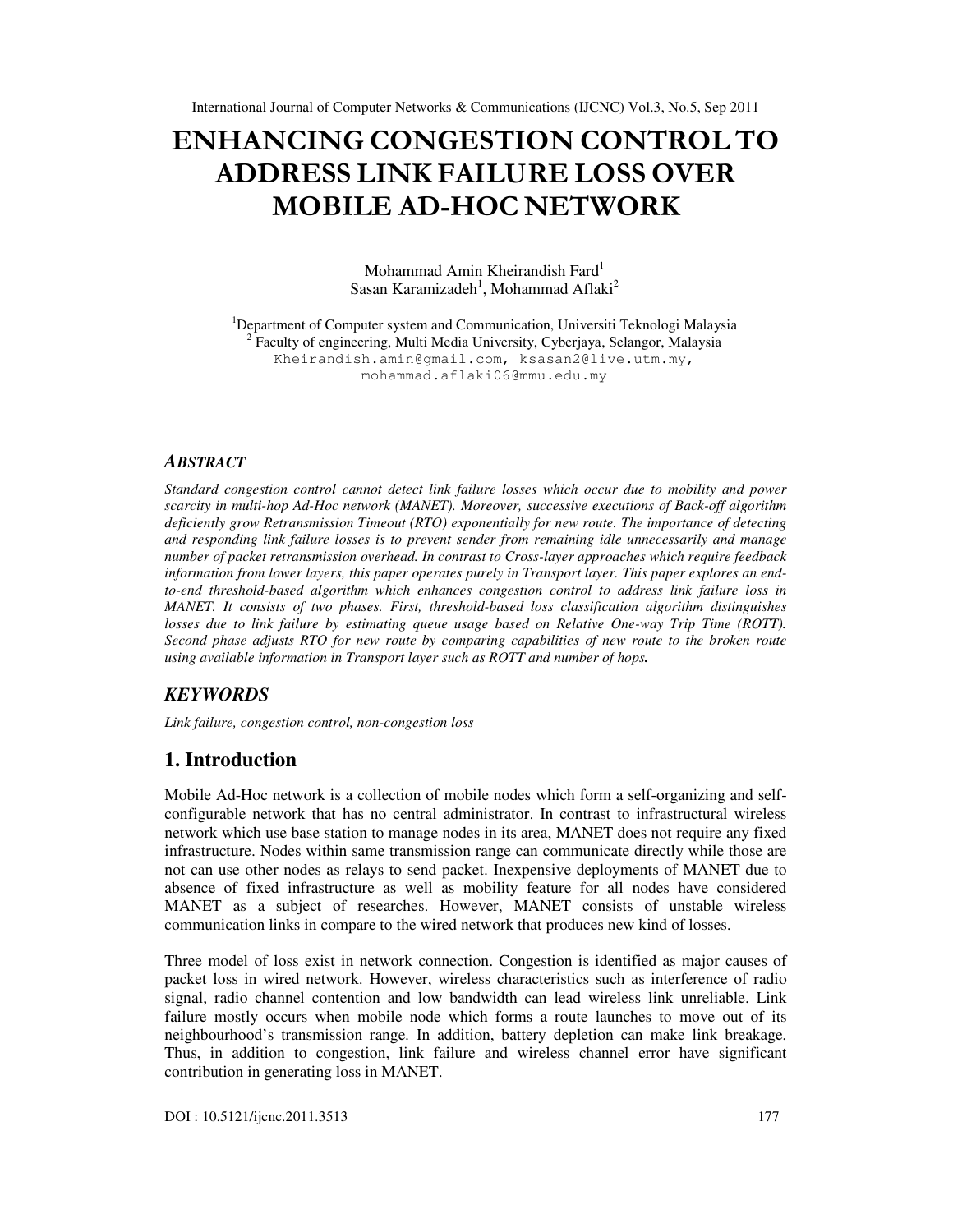Congestion control is the most controversial parts of TCP which degrades performance when encounters non-congestion loss in MANET. Congestion control assumes all loss induced by congestion. For example, link breakage lasts greater than RTO is misinterpreted as congestion loss. Thus regardless of kind of loss, it decreases sending rate to alleviate congestion and grows retransmission timeout exponentially to wait more for receiving acknowledgment. It is plausible in wired network since non-congestion loss occurs rarely and also some application can tolerate some degrees of error. However, this unnecessary throughput drop which waste available resources such as bandwidth arises in MANET.

Link failure needs TCP to explore how much new route is congested in compare to the broken one. Traffic characteristics can affect queuing delay and processing delay of intermediate nodes that consequently influences Round Trip Time (RTT). If discovered route suffers heavier traffic than old one, retransmission timer must wait more to receive acknowledgment and RTO should be increased. Otherwise, when new route is approximately non-congested, data packets and acknowledgment transferred quicker than old route. Thus sender must wait less than before to receive acknowledgment and RTO should decrease.

Figure 1 shows, how sender gradually alters retransmission timeout when route changes. For sake of simplicity, required time for finding new route is ignored. Sender launches to transmit packet in route1. After 'a' seconds, route failure happens. Then, retransmission timer expires, packet loss detected and sender retransmits last unacknowledged packet. When sender receives acknowledgment of retransmitted packet, it implies route2 is discovered for transmission. During time (a, b) which is called adaption period, sender closes RTO to its actual value after receiving some RTTs from route2. At 'b', sender finds stable RTO for route2.



Figure 1.Retransmission timeout varies over link breakage

TCP gradually adapts RTO to its actual value after receiving some RTTs from reconstructed route in adaptation period. If any packet loss happens in adaption period (a, b), sender uses short RTO of route1 while transmitting data in route2 whose needed RTO is longer. Therefore retransmission timer expires frequently and leads to unnecessary retransmission overhead which boosts traffic. Second serious problem emerges when packet loss during (c, d) forces sender to use long RTO of route2 while route3 requires shorter RTO. Any packet loss needs sender reacts quickly while it still uses long RTO of route2. Thus, sender will be idle unnecessarily.

Thus, efficient loss differentiation algorithm (LDA) helps TCP to identify loss causes and consequently triggers appropriate loss recovery algorithm (LRA) over each kind of losses.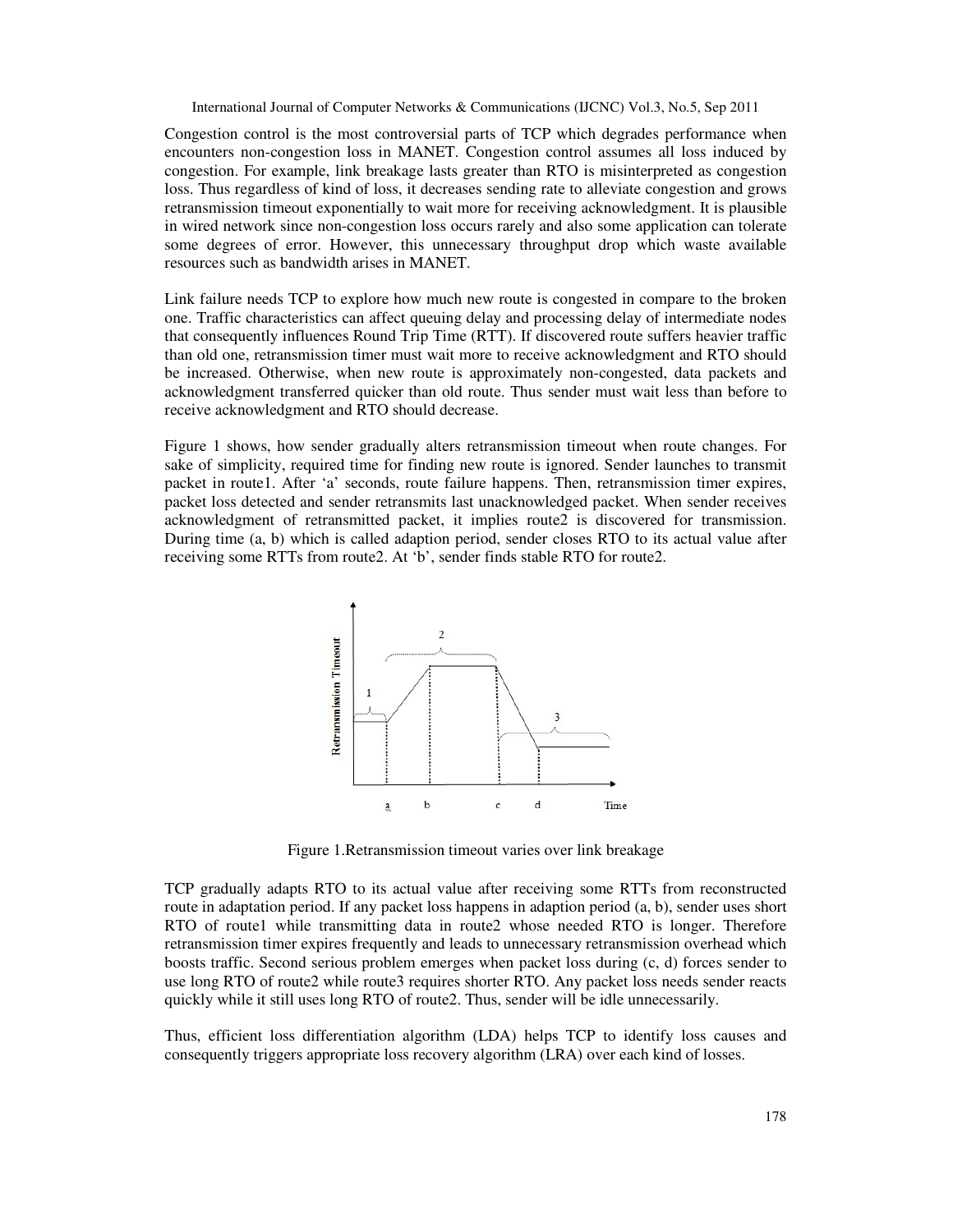# **2. Literature Review**

Sender should recognize state of MANET and wireless link to act accordingly. For example, specifying available buffer of intermediate nodes that assess congestion can greatly influence recovery operations. Measuring remained energy of nodes can assists sender to change route before link breakage. Calculating distance between nodes based on signal strength can help sender to predicate future link failure and switch into another route before breakage. All these information can be either measured explicitly with support from intermediate nodes or estimated implicitly from information in received acknowledgment.

In First mechanism, TCP sender entirely does the job and estimate MANET situation implicitly without any support from intermediate node. It does not create processing overhead at intermediate routers. The main drawback of it, is the lack of detailed information about state of wireless link at the sender [15].For example, Fixed RTO interprets two successive timeout as route failure. Then retransmit unacknowledged packet while it keeps value of RTO unchanged [8]. However two successive timeout can be sign of congestion in congested MANET and is highly based on existing traffic pattern. That`s why it is not precise enough.

In feedback (cross layers) approaches, sender get detailed information from network state by collaborating between TCP layers of intermediate nodes. For example, since congestion control is not aware from losses due to wireless medium contention over 802 MAC protocol, it must collaborate with MAC layer to address these losses [6] [17]. Although Feedback methods are more precise than end-to-end approach [1], modifications in intermediate nodes make implementation complicated for WAN. Moreover, extra overhead produced due to transmission notification packet. In addition, it reduces flexibility [16]. For example, TCP Muzha forces Intermediate nodes to fill special field in acknowledgment header to clarify sender how many empty rooms are available in their buffers [10]. TCP-F [7] and TCP-BUS [9] are feedback approaches which pursue the same mechanism. When intermediate node detects link breakage, route notification message informs source to stop sending further packets and freeze state variable such as RTO. When route rebuilt, route reconstruction notification packet informs source to resume transmission with old RTO.

WestwoodVT is an end-to-end approach which classifies packet loss by estimating existing data packet in buffer of intermediate nodes. It is too resemble to TCP-Veno [13].Actually both inherit policy of TCP Vegas to differentiate causes of packet loss [18]. After received acknowledgment, They measures the difference between expected rate and actual rate and assign it to ∆ which is indication of amount of buffer in queue of middle nodes. Interpreting causes of loss is done based on two predefined threshold  $\alpha$  and  $\beta$  and available buffer of intermediate nodes as ∆. If it becomes smaller than α, buffers of intermediate nodes still can accommodate incoming packets. So WestwoodVT relates any loss due to the wireless error. If ∆ is larger than β, it shows that buffers are approximately full and any packet loss is due to congestion [18]. If estimated ∆ becomes between two thresholds, decision is postponed to next losses. Main drawback of WestwoodVT that degrades performances (throughput and energy consumption) is revealed when Bit Error Rates (BER) increases [2]. In addition WestwoodVT cannot address link failure. TCP-Feno introduces another challenge on TCP VEGAS proponents (WestwoodVT and TCP-Veno). It claims TCP VEGAS performance degrades in network when nodes use small buffer size [11]. MANET with nodes carrying small buffer size can quickly enter into congestion mode. However, since TCP VEGAS does not contribute maximum buffer size in estimation, it just compares  $\Delta$  with threshold  $\alpha$  and find out it is less than it. So TCP VEGAS declares loss as non-congestion loss while congestion exist. However TCP-Feno still cannot cope with two first mentioned problems.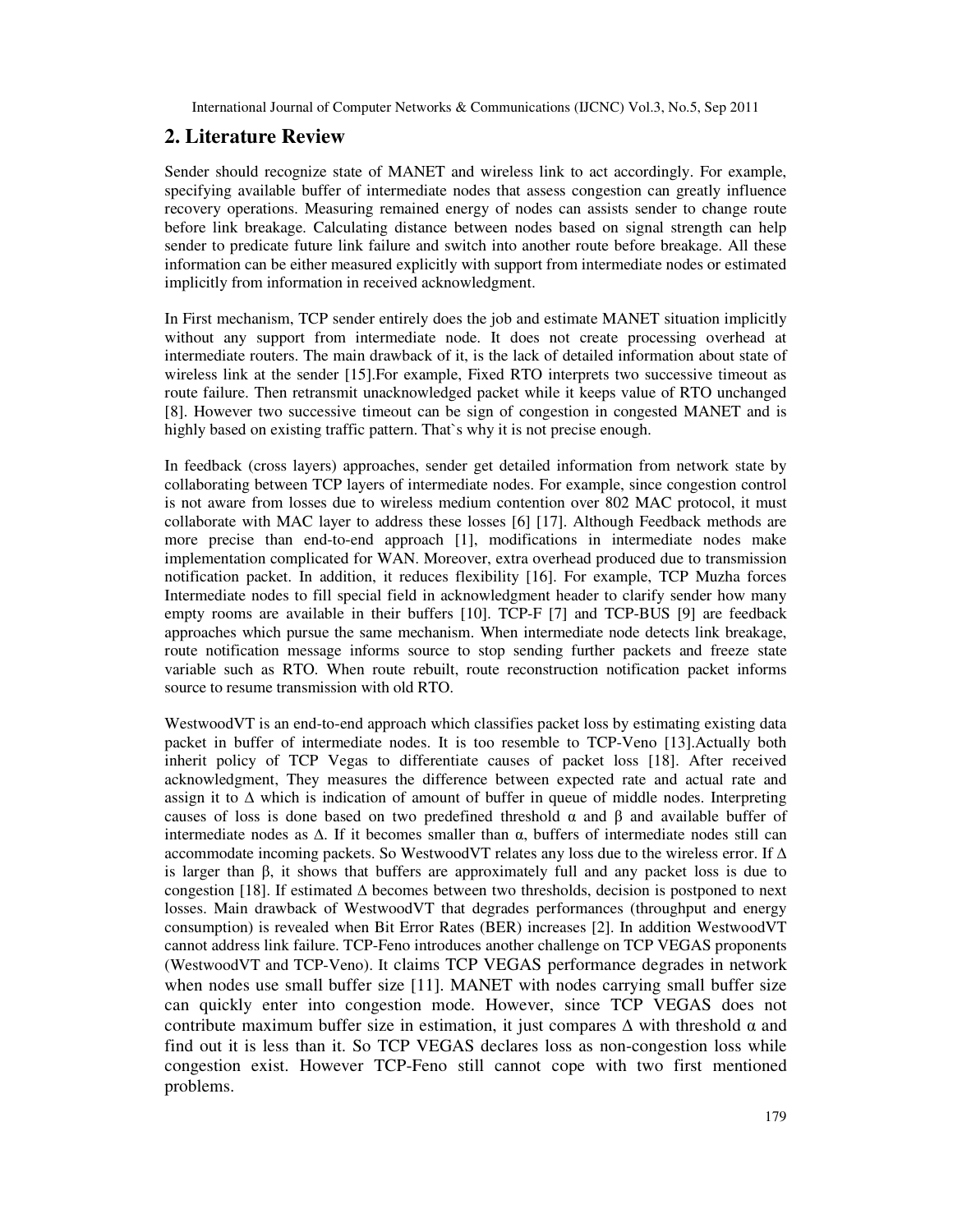Neural network classifier as soft computing solution is an offline end-to-end method for differentiating packet loss when trained with required data set [12]. Trained classifier can be used for unknown situations to predicate type of packet loss. Data set can be extracted from different topologies and random traffic patterns which generate around 5000 packet loss. Each row of data set includes Round trip time, vibration of round trip time, congestion window size and number of repeated acknowledgment as an input and type of packet loss as an output. Required structure includes four inputs nodes, five hidden nodes and three output nodes to produce three different kinds of outputs [12]. Data set is divided into two parts. First group for learning process and second one is for evaluating efficiency. Neural network is trained in offline mode with first group. Then its classification ability is evaluated over second group. Reaching to acceptable error rate makes it appropriate for predicating loss in MANET. Sender transmits packet to destination and save required input variables of recent packet. In case of probable loss, it feeds neural network with saved input variables to determine what kind of loss occurred [12].However, Not only collecting information is overwhelming for implementation, some topologies or traffic patterns might not be covered by data set. In addition, it cannot address link failure problem.

One group of classification approaches compares a classification metric by a threshold to distinguish congestion loss from non-congestion loss. Comparison between threshold and metric play main role in classification process. These mainly focus on packet losses recognized through third duplicate acknowledgements. JTCP is a jitter-based method which calculates average of coming jitter in each round trip time.

$$
Jr = \frac{(R_{\text{newest}} - R_{\text{oldest}}) - (S_{\text{newest}} - S_{\text{oldest}})}{R_{\text{newest}} - R_{\text{oldest}}}
$$
(1)

S and R represent time of sending and receiving packet respectively and 'newest' and 'oldest' index denote to latest and oldest ack packet. In case of packet loss through third duplicate acknowledgements, if Jr becomes greater than inverse value of congestion window and triple ACKs does not receive in one RTT, congestion has made packet loss. [14]

LDA<sub>RQ</sub> is an implicit end-to-end approach which tries to estimate queue usage rate of intermediate nodes. It does not need any support or feedback from middle nodes. Available Information in transport layer are congestion window size (cwnd), round trip time (RTT) [3]. It defines two loss classification formulas, one for beginning and another for rest of transmission. It compares first classification metric with threshold until maximum EROTT exceeds three times greater than minimum EROTT. After this gap appeared, it uses second classification till the end. In addition, special ROTT called congestion ROTT calculated to show border between normal and congested MANET. When TCP recognizes loss through third duplicate acknowledgements, it verifies weather queue usage exceeds 50% or current ROTT becomes greater than congestion ROTT. If either former or latter satisfied, detected loss is due to congestion. Otherwise loss is induced by non-congestion factors [3]. However it cannot detect link failure. In addition, gap between minimum and maximum of EROTT achieved experimentally that definitely vary based on experiment. Moreover, in situation which gap cannot reach to three, queue usage remains less than 30% and Congestion EROTT might not be initialized.

TCP-welcome is an implicit end-to-end scheme which differentiates causes of packet loss based on history of Round Trip Time. Ascending growth of RTT increment is induced by congestion. However, If RTT didn't fluctuate and remained around averaged value, the way packet loss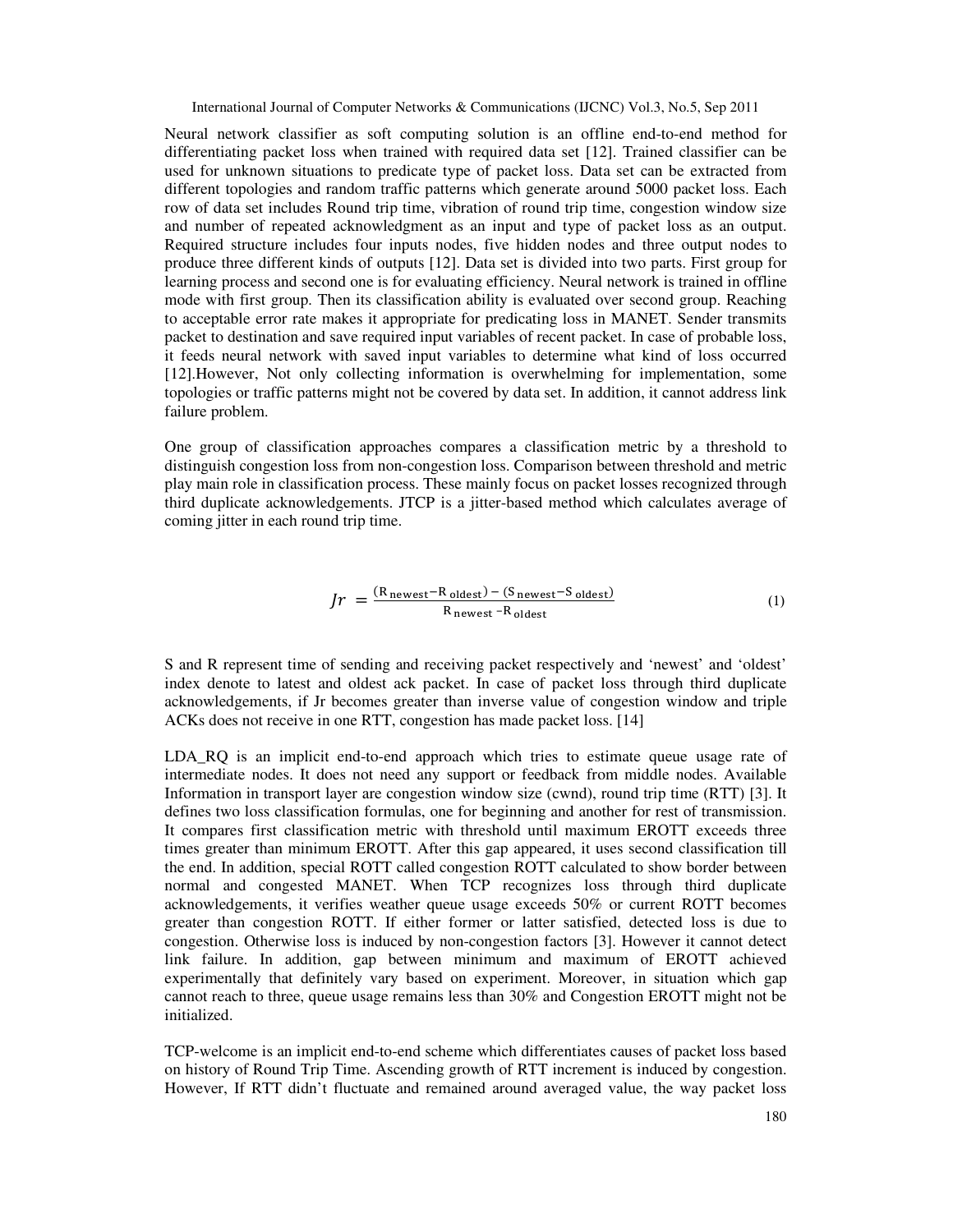recognized becomes important. Three duplicate acknowledgements are a consequence of wireless channel error while retransmission timeout is due to link failure [2]. However, TCP-WELCOME uses RTT which includes both delays of forward and reverse path while only delay of forward path must be considered. In addition, it offers recovery method based on RTT comparison. TCP-Welcome claimed that RTO adjustment should be done based on the capabilities of discovered route such as length, load and link quality. After link breakage, total delay for new route varies from broken route. Hence, RTT comparison seems to be suitable parameter for tuning RTO.

$$
\frac{\text{RTO}_{\text{new}}}{\text{RTO}_{\text{old}}} = \frac{\text{RTT}_{\text{new}}}{\text{RTT}_{\text{old}}}
$$
(2)

However, RTT is not enough for depicting capabilities of discovered route. In addition, it includes both delay of forward and backward path.

ABRA does not offer method to classify packet losses. However, it uses smoothed Round Trip Time instead of RTT to set RTO after link breakage. When link failure lasts more time than RTO, timeout happens. Standard TCP grows RTO exponentially due to multiple successive back-offs. When route come back, TCP cannot retransmit last unacknowledged packet since it must wait until this long RTO expires. Thus it is serious deficiency since route recovered but TCP remains idle unnecessarily. ABRA claims that new RTO is dependent on the smooth round trip time (SRTT) [5].

$$
\frac{\text{RTO}_{\text{new}}}{\text{RTO}_{\text{old}}} = 1 + \frac{\text{Last}_{\text{srtt}} - \text{Min}_{\text{srtt}}}{\text{Max}_{\text{srtt}} - \text{Min}_{\text{srtt}}} \tag{3}
$$

# **3. Proposed Method**

Existing solutions in loss classification area tried to just differentiate congestion loss from noncongestion loss since it doesn't matter what kind of non-congestion loss (link failure or wireless channel error) occurred. They only want to invoke congestion control over losses due to congestion. In contrast to proposed approaches, this paper studies problem deeply by determining whether link failure loss occurred. Link failure and network portioning which mainly created by factors such as mobility and battery depletion has negative effect on MANET performance. An ideal LDA must classify losses related to link failure from others without imposing additional overhead of notification packets transmitted between mobile nodes [2].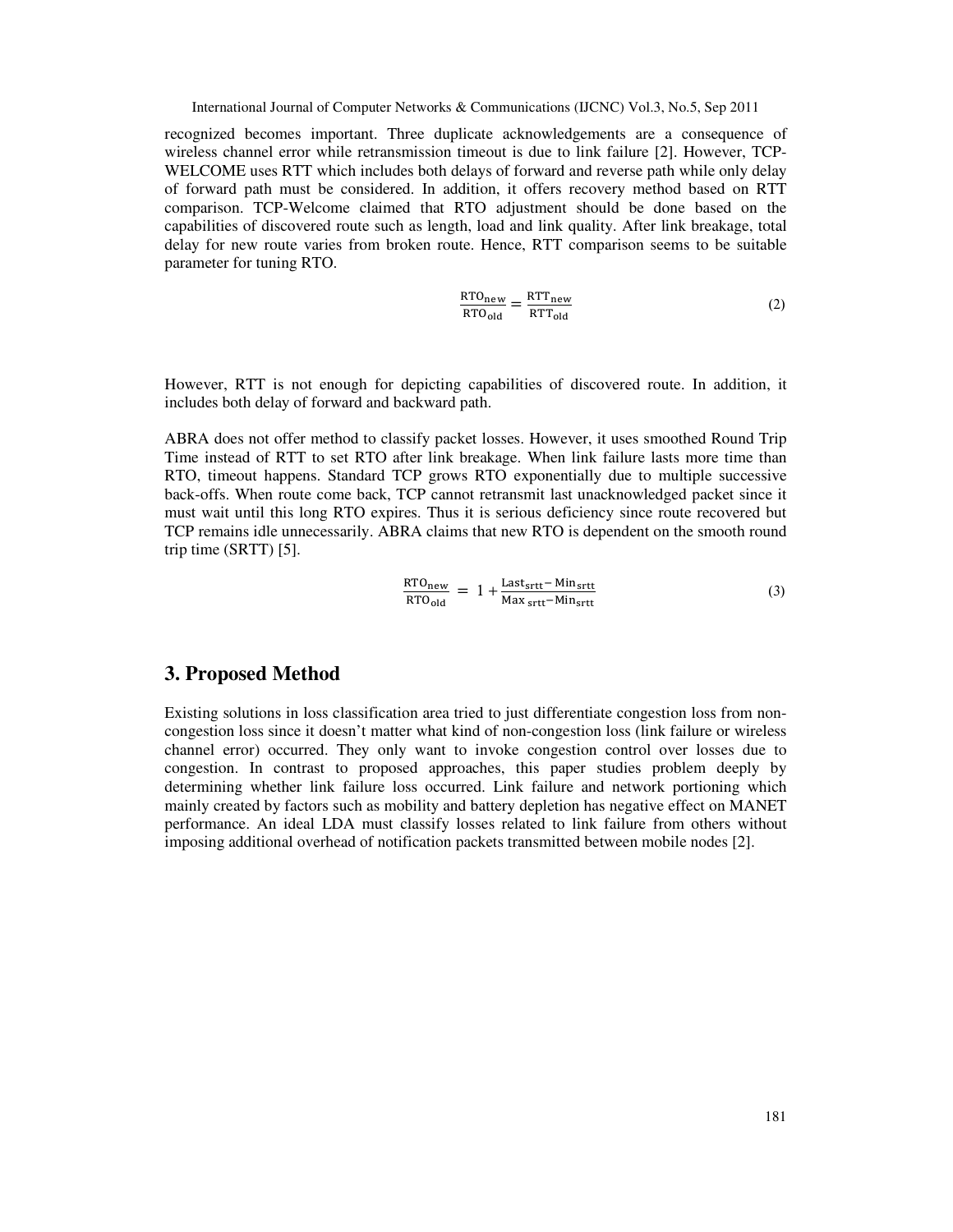

Figure 2. Enhanced Mechanism for Ack Reception

As figure 2 depicted, when enhanced congestion control receives acknowledgment which is not related to end of RTT measurement, nothing is done. Otherwise, ROTT must be calculated and compared with previous maximum and minimum ROTT to reinitialize in case. Then queue usage estimated and compared with threshold. Whenever it exceeds predefined threshold, it is sign of congestion and enters MANET into the congestion mode. Otherwise non-congestion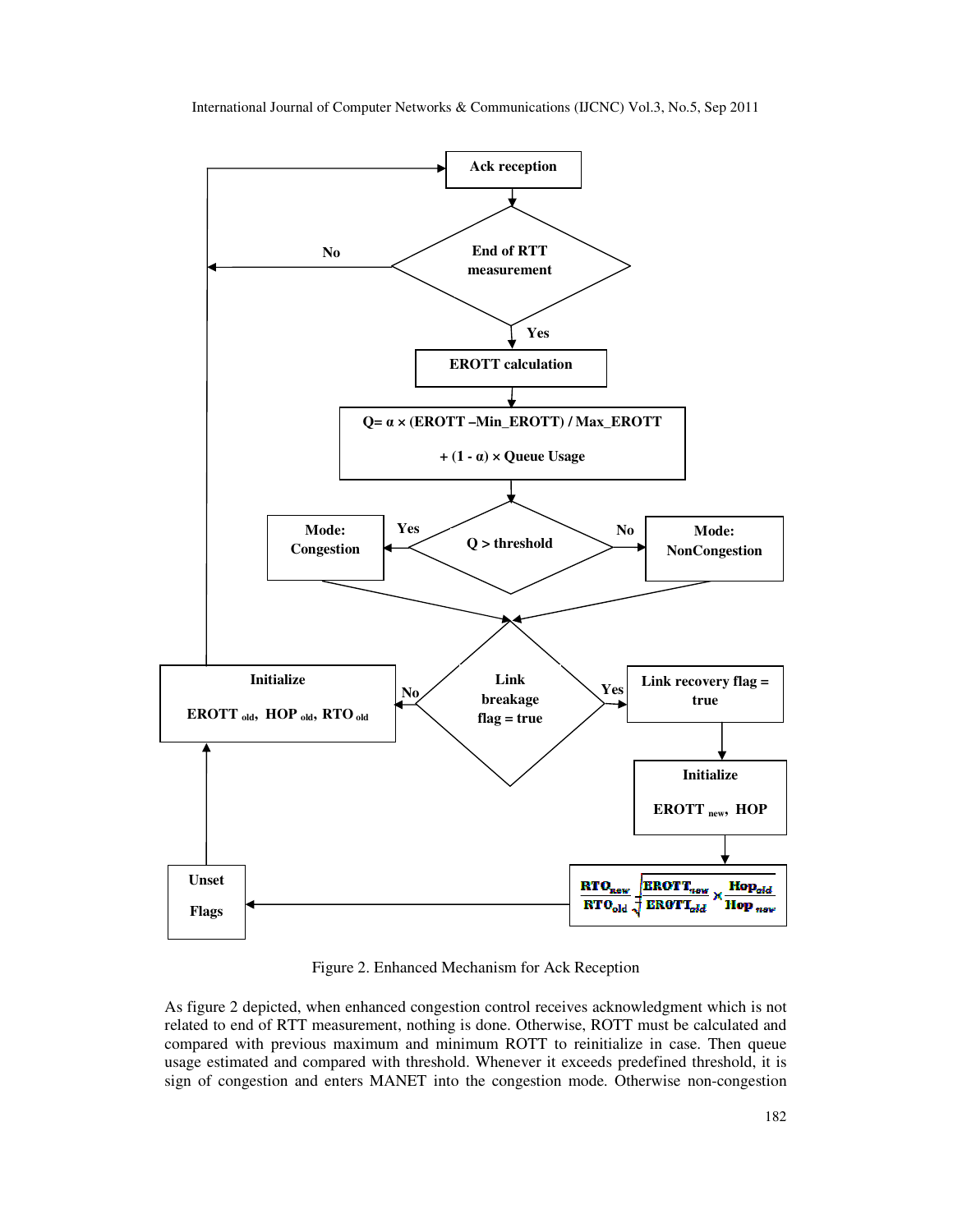becomes MANET mode. Then it checks link breakage flag. Finding this flag false is an indication of normal MANET that leads in saving current ROTT, RTO and number of HOP related to current route and waiting for next acknowledgment. This cycle repeats until congestion control finds out that link failure flag has been already set. It waits until receives acknowledgment which is an indication of route reconstruction and consequently set link recovery flag. Then it initializes ROTT and number of Hop of new route. At this point, all unknown parameters for adjusting RTO are identified. At the end, TCP unset flags related to link failure to declare normal MANET and save current ROTT, RTO and Hop number.



Figure 3. Loss Classification Diagram

In contrast to previous approaches, RTO expiration is addressed in this paper (As shown in figure 3). When timeout occurs, neither data packets nor acknowledgment can reach to the end host that intensifies probability of link breakage. However, receiving duplicate acknowledgments prove the existence of route. Thus in case of Timeout, when probability of congestion rejected, link breakage becomes more likely. At the end of flowchart, since no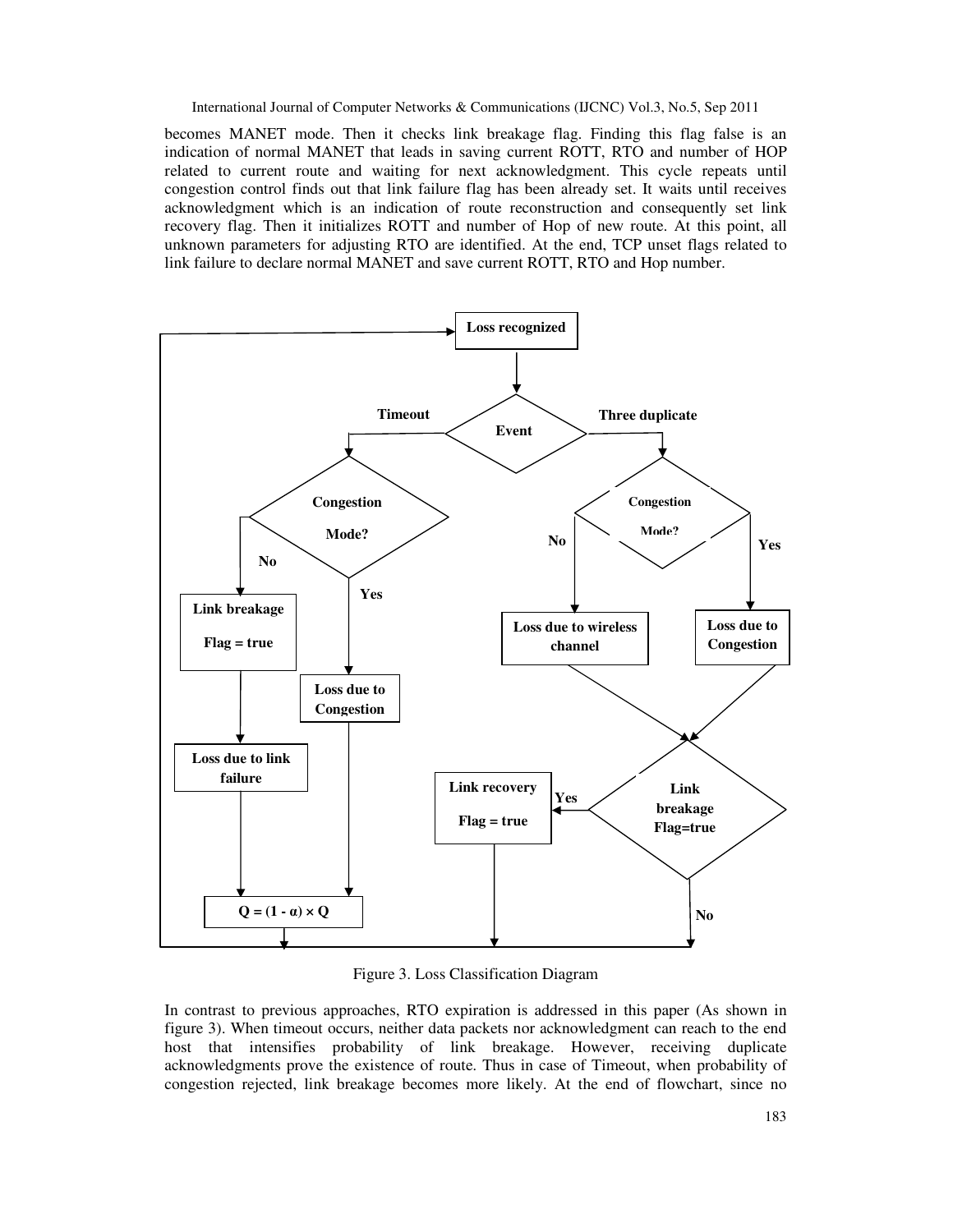acknowledgment received in case of Timeout, first part of queue usage equation is zero (shown in figure 2) and only small fraction of recent queue usage considered for current queue usage. Obviously, successive timeout decrease any large ratio to become below than threshold and eventually set link failure flag. As Figure 3 shows, receiving duplicate acknowledgment will set route recovery flag if route failure flag has been already set.

#### **3.1 Queue Usage Estimation**

Estimating rate of queue usage signifies how much buffers of intermediate nodes are involved. Being less than threshold signifies MANET is not congested and probably, loss is due to wireless factors. Otherwise loss is induced by congestion. The minimum (/maximum) value of EROTT represents emptiness (fullness) of intermediate node`s buffer which. It seems increment or decrement of EROTT becomes a plausible sign for queue usage evaluation.

$$
Q = \text{EROTT} \tag{4}
$$

Comparing just EROTT to the fixed threshold is not sensible since rebuilt route after link breakage might include more (/less) hop which increases (/decrease) delay and EROTT. Therefore it is divided by MAX\_EROTT to depend EROTT based on characteristics of route.

$$
Q = \frac{\text{EROTT}}{\text{Max\_EROTT}}\tag{5}
$$

However, EROTT and Max\_EROTT are almost equal at the beginning and reach to their actual values along with each other. Dividing two equal numbers gives ratio close to one which means queue usage is in maximum while MANET is at starting point. Thus decreasing Min\_EROTT from EROTT makes differences between numerator and denominator.

$$
Q = \frac{\text{EROTT} - \text{Min\_EROTT}}{\text{Max\_EROTT}}\tag{6}
$$

At starting point, Min\_EROTT and EROTT are approximately equal. Hence numerator is zero while MAX\_EROTT as denominator is greater than zero. Thus usage rate is approximately zero which is correct for starting point. As times passes, Min\_EROTT remains stable, EROTT and MAX\_EROTT increase to reach to actual value. The queue usage rate gradually increases that signifies MANET is going to be congested. Since in case of Timeout no acknowledgment received, queue usage is zero. Thus, recent queue usage contributed in calculating current queue usage by adding second part in following formula. Therefore, queue usage is no longer zero in case of timeout. In addition, it can alleviate effect of sudden changes of EROTT and close assessment to recent situations.

$$
Q = \alpha \times \frac{\text{EROTT-Min\_EROTT}}{\text{Max\_EROTT}} + (1 - \alpha) \times Q \tag{7}
$$

Assigning  $\alpha$  in range (0,1) can specify how percentage of recent Q can affect current Q. For estimating Q in case of acknowledgment reception,  $\alpha$  is 0.8. Thus only 20% of recent Q used for current estimation. For estimating Q in case of Timeout (As shown at bottom of figure 3)  $\alpha$  is 0.1.Thus 90% of recent Q used. Therefore in worst situation (not practical) which MANET experience heavy traffic  $(Q = 1)$ , after six successive Timeout, Q decline to less than 0.5.

#### **3.2 RTO Adjustment**

Enhanced congestion control reinitializes RTO to adapt it to the discovered route capabilities. Following comparisons show the derivation of final formula step by step. Variables with 'old' and 'new' indexes are related to the broken and re-established route, respectively. RTT increment can originate due to heavy traffic which raises total delay. As a result, TCP should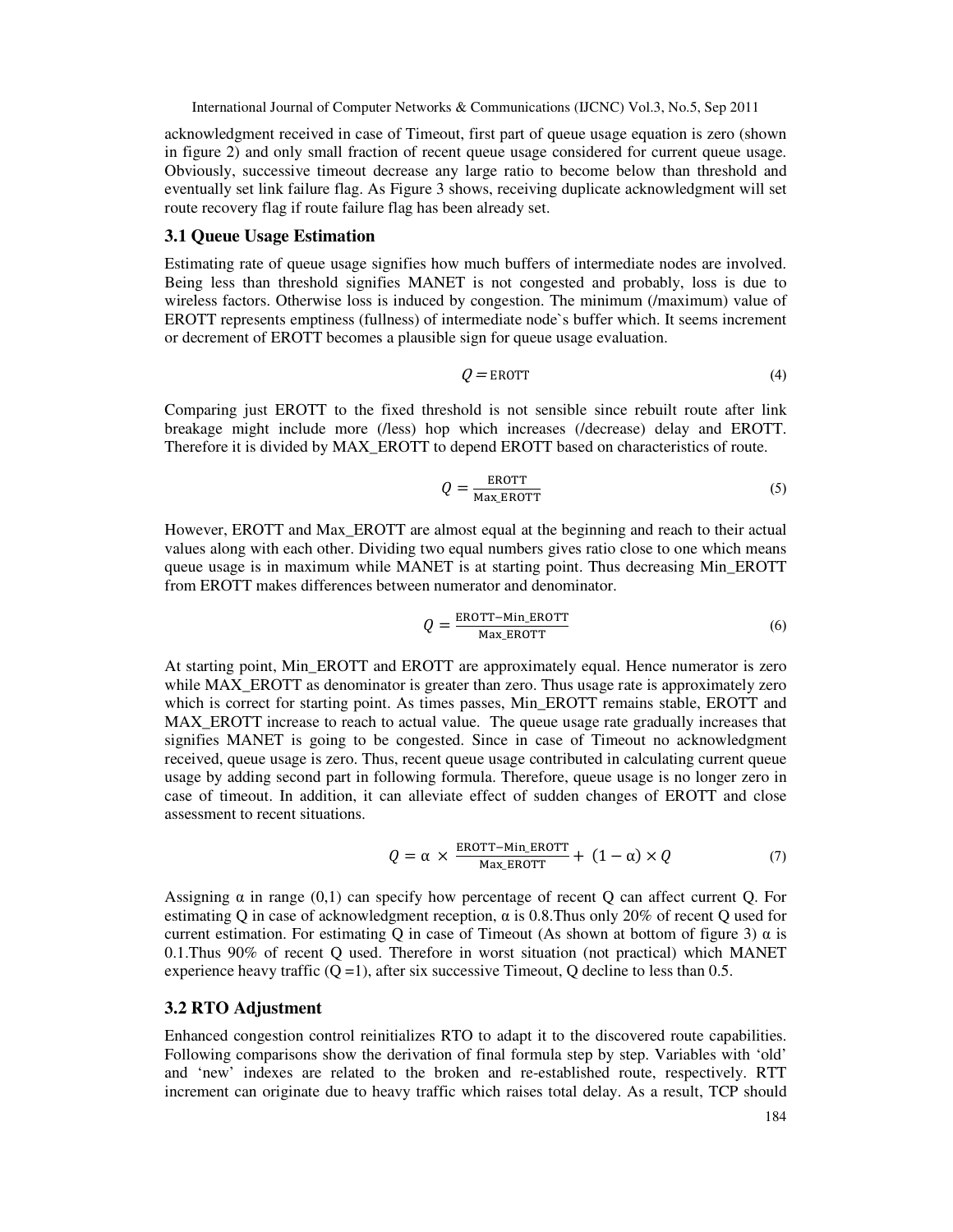wait more than old route to receive acknowledgment and RTO increases. When discovered route requires larger (/shorter) RTT, retransmission timeout increases (/decreased). (8)

$$
\frac{\text{RTO}_{new}}{\text{RTO}_{old}} = \frac{\text{RTT}_{new}}{\text{RTT}_{old}}
$$
\n(8)

However, other factor such as number of Hop should be included in RTO adjustment. When sender receives acknowledgment from reconstructed route and calculates RTT, TCP compares it with old RTT of broken route. If new RTT is larger, it signifies that discovered route is more congested than broken route. So, sending rate which is dependent on congestion window size must be decreased to prevent congestion formation (9).

$$
\frac{\text{CWND}_{new}}{\text{CWND}_{old}} = \frac{\text{RTT}_{old}}{\text{RTT}_{new}}
$$
(9)

The number of hops can affect route capabilities since packet accommodation is directly proportional to the number of hops. If discovered route includes more (/less) hops than broken route, congestion window size should be increased (/decreased) (10).

$$
\frac{\text{CWND}_{new}}{\text{CWND}_{old}} = \frac{\text{Hopnew}}{\text{Hopold}} \tag{10}
$$

Equation (9) and (10) indicate number of hops and RTT are inversely proportional to each other. Because, either RTT increment(/decrement) or hop decrement (/increment) forces sender to decrease(/increase) CWND. Hence, instead of RTT in(8), inverse ratio of hop number is replaced (11).

$$
\frac{\text{RTO}_{new}}{\text{RTO}_{old}} = \frac{\text{Hop}_{old}}{\text{Hop}_{new}}\tag{11}
$$

By combining (8) and (11) and replacing RTT by EROTT, following formula is achieved.

| $\sqrt{\frac{\text{EROTT}_{new}}{\text{EROTT}_{old}}} \times \frac{\text{Hopold}}{\text{Hopnew}}$<br>$\frac{\text{RTO}_{\text{new}}}{\text{RTO}_{\text{old}}} =$<br>(12) |
|--------------------------------------------------------------------------------------------------------------------------------------------------------------------------|
| If packet loss recognized                                                                                                                                                |
| If (Timeout in non-congestion Mode)                                                                                                                                      |
| Link failure loss                                                                                                                                                        |
| $\text{RTO} = \text{Sqrt ((EROTT}_{new} / \text{EROTT}_{old}) \times \text{(hop}_{old} / \text{ hop}_{new})) \times \text{RTO}_{old}$                                    |
| Else If (Third duplicate ack in non-congestion Mode)                                                                                                                     |
| Wireless channel loss                                                                                                                                                    |
| <b>Else</b>                                                                                                                                                              |
| <b>Congestion loss</b>                                                                                                                                                   |
| <b>Else</b>                                                                                                                                                              |
| Queue Usage = $\alpha \times (EROTT - Min\_EROTT) / Max\_EROTT + (1 - \alpha) \times Queue$<br><b>Usage</b>                                                              |
| If (Queue Usage $> 0.5$ )                                                                                                                                                |
| <b>Mode is Congestion</b>                                                                                                                                                |
| <b>Else</b>                                                                                                                                                              |
| <b>Mode is Non-congestion</b>                                                                                                                                            |

Figure 4. Main Algorithm for Enhancing Congestion Control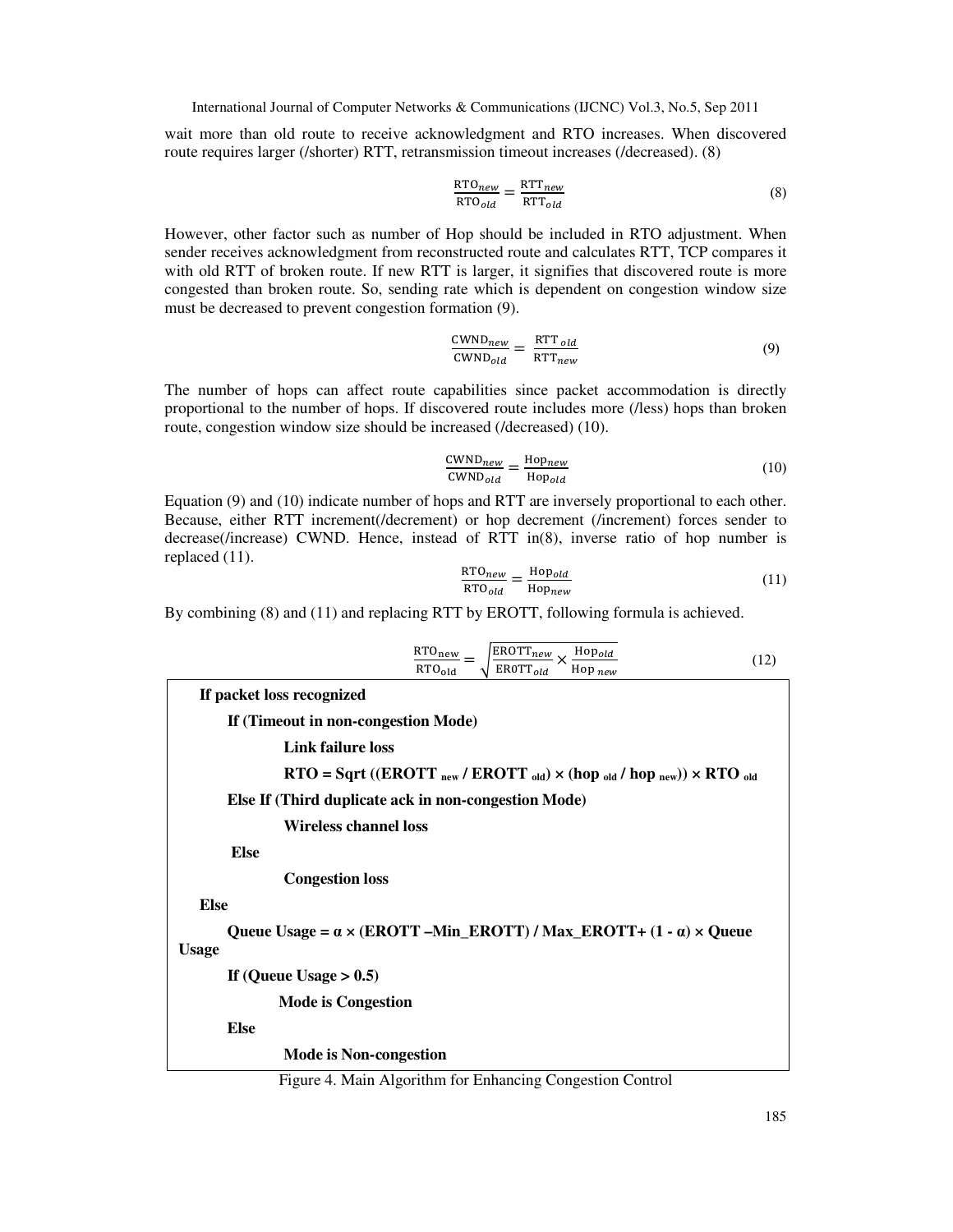## **4. Simulation and Result**

Simulation is done by NS2. Radio transmission range is 250 meters, bandwidth of the wireless channel is 2Mbps, MAC layer protocol is 802.11b, and queuing policy is DropTail. Packet size equals to 1Kbytes. FTP connections generate data packets at the first node and continually Simulation is done by NS2. Radio transmission range is 250 meters, bandwidth of the wireless channel is 2Mbps, MAC layer protocol is 802.11b, and queuing policy is DropTail. Packet size equals to 1Kbytes. FTP connections g the simulation is DSDV.

Not only accuracy of classifying loss due to link failure should be satisfactory, but also accuracy of classifying loss due to congestion and wireless channel should be desirable. The accuracy is Not only accuracy of classifying loss due to link failure should be satisfactory, but also accuracy of classifying loss due to congestion and wireless channel should be desirable. The accuracy is evaluated by how percentag 802.11 wireless nodes is used to examine Loss classification accuracy of approaches scenario, no link failure loss exists since all nodes are fixed. Wireless error rate is zero. Increasing flow number leads to more congestion loss that should be distinguished from other types of loss. In second scenario, no congestion loss exists since only one flow generates packet. All nodes are fixed. Only wireless error rate changes from low to high level. International obtained Conquest Neworks & Communications (DCNC) Vol.3, No.5, Sep 2011<br>
International of Conquest Neworks & Communications (DCNC) Vol.3, No.5, Sep 2011<br>
Internation is obtained NSP (Mark Line presencte data MAC layer protocol is 802.11b, and queuing policy is DropTail. Packet size<br>FTP connections generate data packets at the first node and continually<br>ach last node. The packet size is 1000 bytes and the routing protocol used

Figure 5. 6-Hop Topology Chain for Loss Classification

Figure 5. 6-Hop Topology Chain for Loss Classification<br>In order to evaluate accuracy of link failure classification and verify ability of RTO adjustment, topology shown in figure 6 is used. Node1 which moves to different places causes link failure. Rests of the nodes are fixed. FTP connections which generate data flow from node0 to node5 experience three different routs  $(0,2,1,3,5)$ , $(0,1,5)$  and  $(0,1,4,5)$  respectively.



Figure 6. Required Required Topology for Addressing Link Failure Loss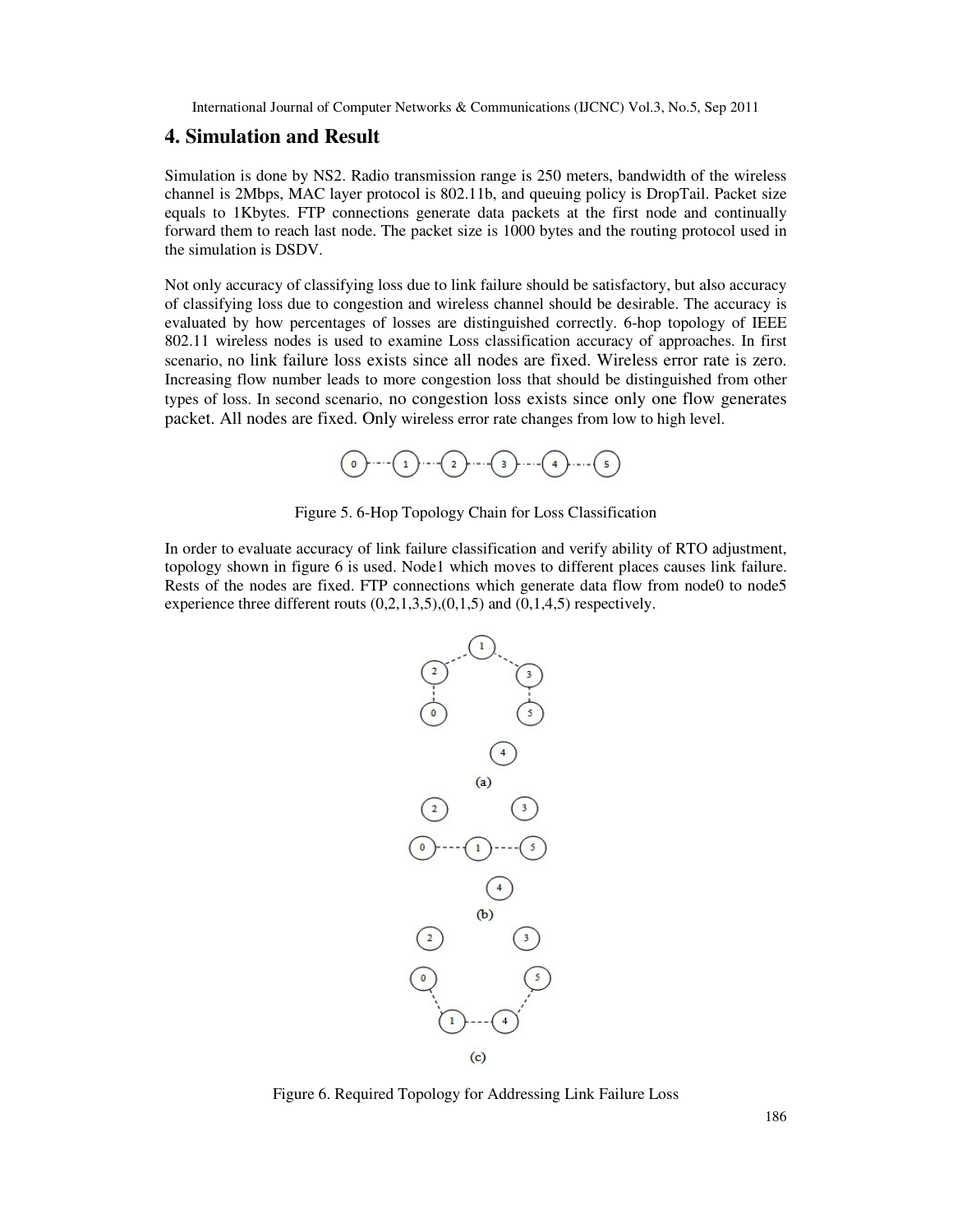Since LDA\_RQ proposed efficient classification loss among others such as NCPLD, Veno, Since LDA\_RQ proposed efficient classification loss among others such as NCPLD, Veno, West, JTCP and RELDS [3] it is chosen for comparison. However, for triggering LDA\_RQ, a gap between minimum and maximum of EROTT should reach three while three achieved experimentally and is highly depend on different experiments. Moreover, when gap cannot reach to three, queue usage remains less than 30% and some variables might not be initialized. In addition, since it cannot deal with link failure loss, TCP-welcome added to the experiment.

#### **4.1 EROTT vs. RTT**

RTT includes delays of forward and backward path. Delay of forward path which carries data RTT includes delays of forward and backward path. Delay of forward path which carries data packets is related to the input queue while backward path`s delay is related to delay of acknowledgment packets suffer in output queue. As previous study [4] suggested by experiments, EROTT (Estimated Relative One-way Trip Time) can only measure delay of forward path and is more precise than RTT .Since traffic characteristics of output queue vary from input queue, their delays are different and sender cannot halve RTT to estimate EROTT. For example, deploying delayed acknowledgment mechanism which calculates optimum delay windows size for generating acknowledgment at receiver side makes differences between numbers of data packet and acknowledgment. As figure 7 demonstrates, EROTT is always smaller than RTT, but it is not exactly half of it as some points proves it. eploying delayed acknowledgment mechanism which calculates optimum delay<br>for generating acknowledgment at receiver side makes differences between<br>ta packet and acknowledgment. As figure 7 demonstrates, EROTT is always International of Conguer Secrets & Communication (IDNO) Void, No.5, Sp.2011<br>
In EDA, RO proposed efficient eleasibilitation has among others such as NYPLD, Voio,<br>
I. TCP and REDAS [3] it is chosen for communication , thos RTT includes delays of forward and backward path. Delay of forward path which carries data<br>acknowledgment packets surfier in output queue. As previous study [4] suggested by<br>experiments. EROTT (Estimated Relative One-way



Figure 7. Comparison between RTT and EROTT

#### **4.2 Accuracy of Congestion Loss Classification**

In first experiment ability of enhanced congestion control in classifying congestion loss is examined. Queue size equals to 50kb. By increasing number of flows, losses due to congestion examined. Queue size equals to 50kb. By increasing number of flows, losses due to congestion appear more than before. As figure 8 demonstrates, although classification accuracy of all decreases, enhanced TCP still distinguishes congestion loss better than others. t ability of enhanced congestion control in classifying congestion loss is<br>ize equals to 50kb. By increasing number of flows, losses due to congestio<br>before. As figure 8 demonstrates, although classification accuracy of a



Figure 8. Accuracy of Congestion Loss Classification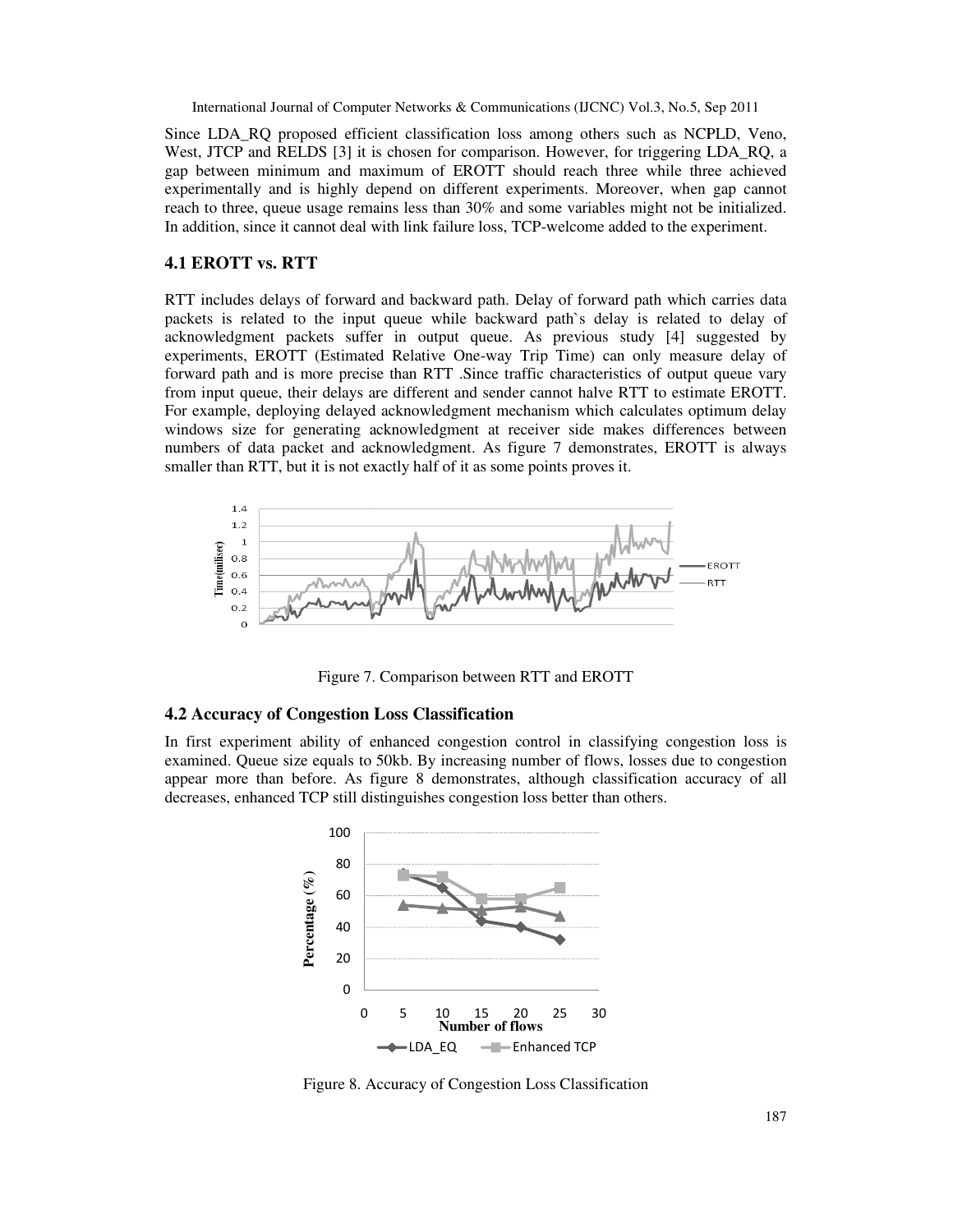Increasing number of flow intensifies probabilities of congestion losses and generates lots of Timeout. Successive timeouts gradually decrease queue usage as equation 13 shows. ( $\alpha = 0.1$ )

$$
Q = (1 - \alpha) \times Q \tag{13}
$$

Thus queue usage mostly remained below than threshold (0.5) and most of the losses are interpreted as non-congestion loss. That's why accuracy of all congestion loss classification decreases by increasing number of flows.

TCP-Welcome only compares new RTT with previous one. Being even a little bit less (/greater) than previous RTT declares MANET in normal (/congested) state no matter MANET has heavy or light traffic. Thus increasing or decreasing number of flow does not affect its accuracy greatly and always fluctuates around average 50%. LDA\_RQ launches to operate when gap (=MAX\_ROTT/Min\_ROTT) exceeds three. Not only this gap varies for different topologies and traffic patterns, but also when this gap cannot reach to three, it prevents LDA\_RQ to detect congestion.

#### **4.3 Accuracy of Wireless Loss Classification**

In second part, wireless channel mainly generate loss during transmission since the only flow in simulation cannot generate congestion losses. Loss rate increases gradually to check whether enhanced congestion control still can achieve best efficiency. Figure 9 shows that enhanced congestion control classifies losses due to wireless channel better than others.



Figure 9. Accuracy Of Wireless Loss Classification

Losses due to wireless channel inserted randomly that do not follow specific pattern. That's why its accuracy is not predictable and fluctuates for various loss rates.

#### **4.4 Accuracy of Link Failure Loss Classification**

As it is mentioned, main defect of LDA\_RQ is its inability to detect link failure. TCP-WELCOME is an approach which addresses link failure based on RTT. It interprets any increment in RTT as congestion while reconstructed route may include more hops which have incremented RTT. Thus, sometimes loss classification process misinterprets losses related to link failure as congestion loss. Since mobility is the main reason of link failure, node1`s speed gradually has increased to investigate how different approaches behave. Figure 10 illustrates enhanced TCP exposes growing accuracy while TCP-WELCOME does not.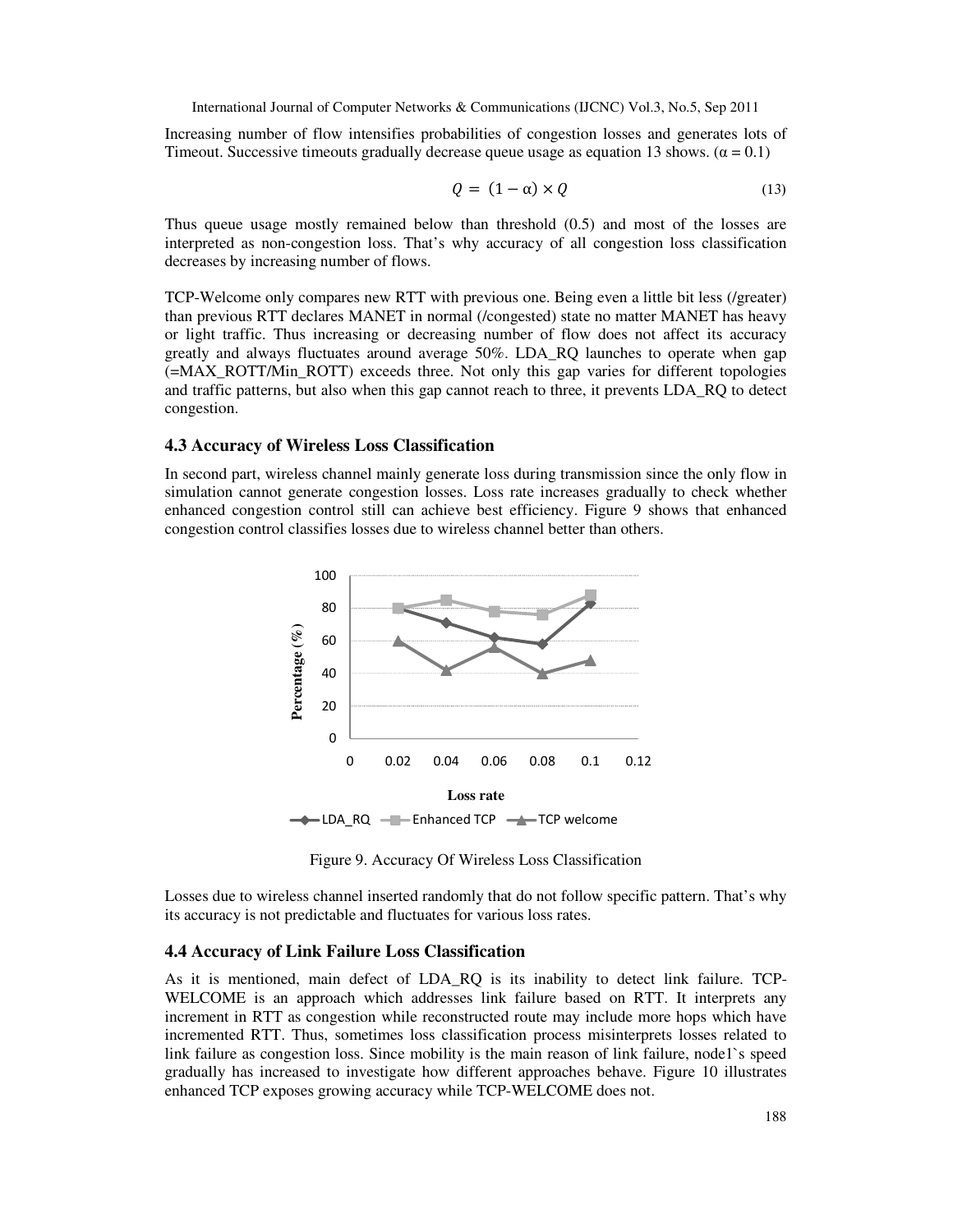

Figure 10. Accuracy of Link Failure Loss Classification

As it is already mentioned, LDA\_RQ is not able to detect link failure losses. TCP-welcome always interprets increase in RTT as congestion rather than as a result of switching between routes whose Hop numbers are different. At high speed mobility, link failure emerges quickly while low speed mobility takes much time for node1 to stand out of its neighbor's transmission range. As a result more number of successive timeout happen at high speed. The more successive timeout happens, the faster MANET enters into non-congestion mode (queue usage< 0.5) and high percentage of future losses are interpreted due to link failure. In addition, in compare to FixedRTO which interpret two successive timeout as link failure and cannot work efficiently in congested MANET, enhanced TCP declare link breakage after five or six (adjustable ; based on  $\alpha$ ) Timeout.

#### **4.5 Throughput**

Throughput refers to the number of packets successfully reaches to destination in time unit. Figure 11 illustrates the comparison between different versions of TCP. Measured average throughput under different conditions demonstrates that Enhanced TCP outperforms TCP Reno.



Figure 11. Throughput of Different TCPs

Standard TCP does not interpret successive timeouts and executes back-off algorithm for each timeout occurrence .However specific number of successive timeouts (varies based on topology and traffic pattern) in enhanced TCP extremely decline queue usage to become less than 0.5.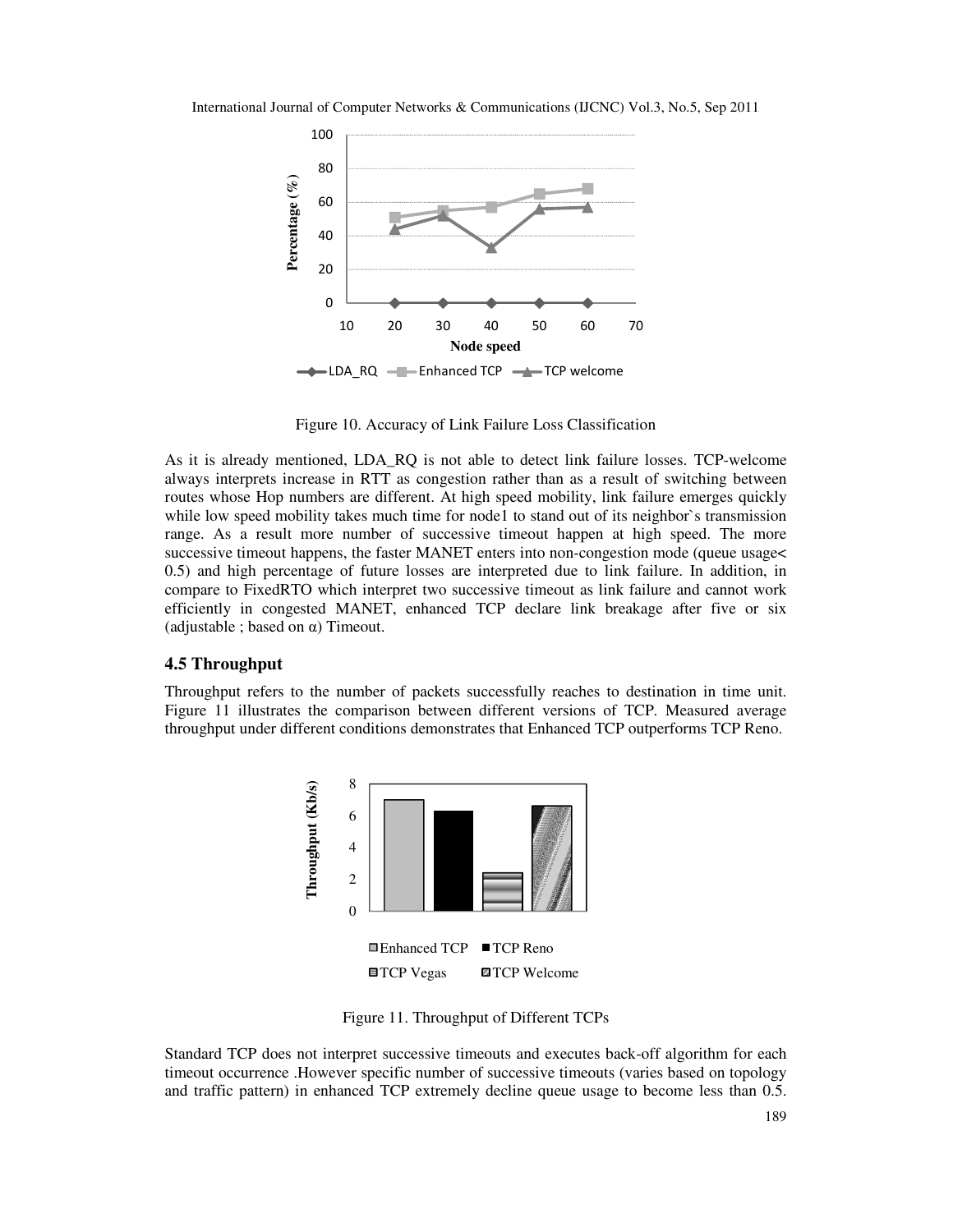Thus future recognized losses via timeout are interpreted as a result of link failure. Since enhanced TCP is aware of link breakage, it adjusts RTO for rebuilt route while standard TCP resumes using current long RTO for rebuilt route.

In order to evaluate accuracy of loss classification, number of flows increased to raise number of congestion losses. Enhanced TCP should distinguished losses due to link failure from congestion loss and consequently tune RTO. As Figure 12 shows, although throughput of all approaches increases, enhanced TCP still show the best throughput.



Figure 12. Throughput Comparisons Under Different Flow Number

Obviously by increasing number of flow (definitly limited to certain point), all can better utilize available bandwidth and throughput increase. However TCP cannot detect link failure losses from growing number of congestion loss and operate poorly while Enhanced TCP can.

# **4.5 TCP idle time**

This improvement is mainly related to the reduction of long RTO into optimized RTO for discovered route. New term Sum\_RTO is introduced which refers to the summation of RTO for all transmitted packet. Having small Sum\_RTO with high throughput signifies that respective approach utilizes mentioned idle time efficiently. Figure 13 demonstrates that Sum\_RTO for new approach is less than others. TCP Vegas represents the worst throughput among all in figure 11. Thus, its small Sum\_RTO due to small number of transferred packets was predictable and it does not signify TCP Vegas act efficiently than others.



Figure 13. Sum\_RTO For Different TCPs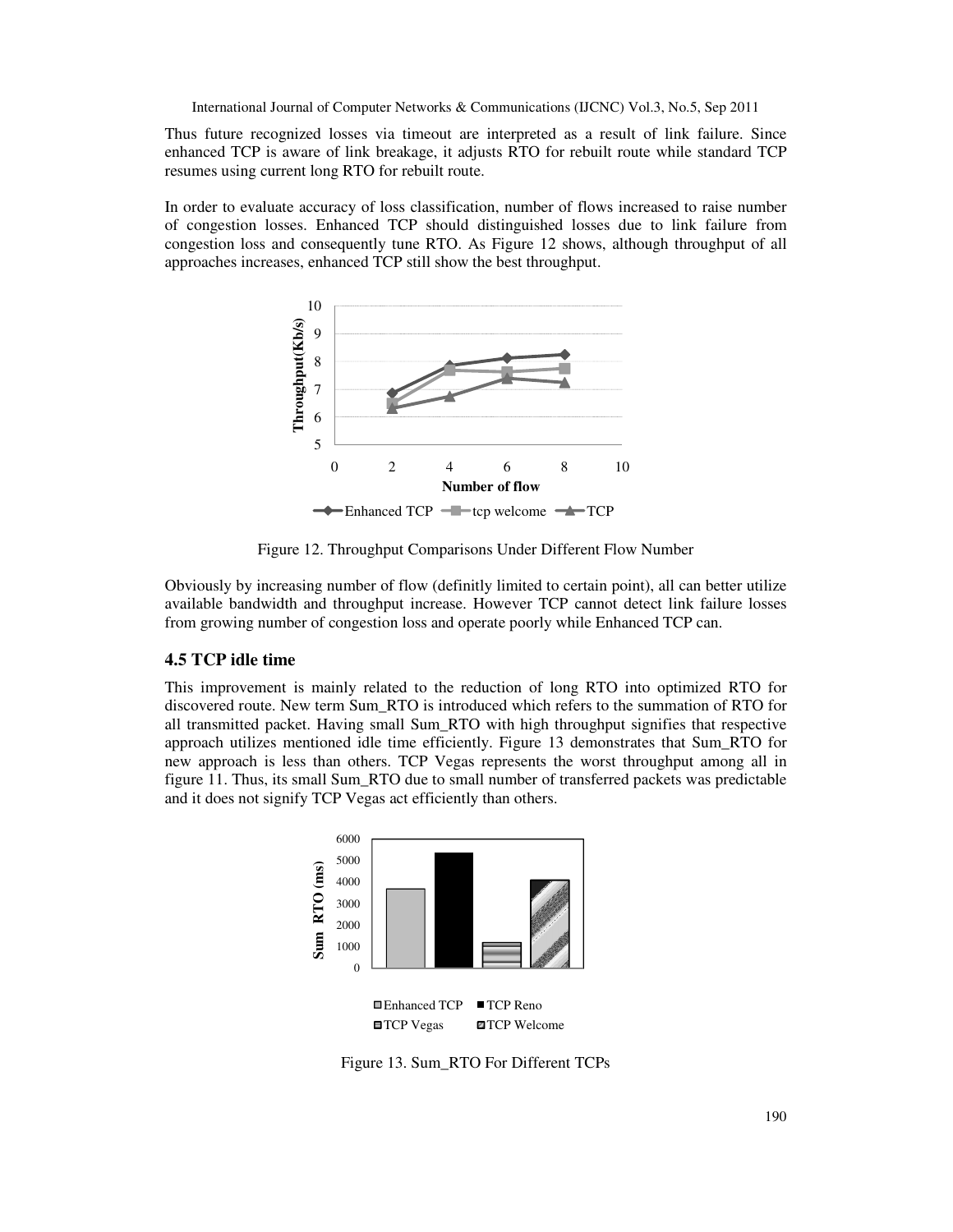Data packet which is supposed to transmit immediately after link failure contains long RTO in standard TCP. However since enhanced TCP aware of link failure, RTO optimized based on RTT and number of Hop of new route and great portion of it eliminated for transmitting packet while standard TCP resume using long RTO derived from successive execution of back-off algorithm.

As it is mentioned, retransmission overhead exists when rebuilt route requires greater RTO than old one. However, conventional TCP reaches maximum value for RTO after few successive timeouts and remains fixed since it assumes greater RTO practically impossible. Thus simulating a route whose RTO becomes larger than maximum RTO, is not possible. Comparison must be done by approaches which freeze TCP connection in case of link failure and resume transmission with old RTO after receiving notification. However due to their complex implementations, they are not covered in this paper.

# **5. Conclusion**

This paper explores an end-to-end threshold-based algorithm which enhances congestion control to address link failure loss in MANET. It consists of two parts. Threshold-based loss classification algorithm uses queue usage to classify network state periodically into congestion or non-congestion mode. Any retransmission timeout in period which MANET is noncongested mode is an indication of link failure loss. In addition, implementation showed that small percentage of three duplicate acknowledgments which emerge immediately after route recovery might be result of route changes. After detecting losses due to link failure, it should adjust RTO for reconstructed route by comparing its capabilities with broken route using available information in transport layer. This enhances congestion control by transmitting packet as soon as route recovered rather than being idle unnecessarily. Simulation results are evaluated in term of three metrics. Loss classification accuracy as a first metric evaluate threshold-based algorithm. Accuracy in classifying loss due to congestion (AC), link failure (AL) and wireless channel (AW) should be enough satisfactory to prevent misinterpreting other losses as link failure loss. Some factors such as mobility, flow number and loss rate are gradually changed to study how AC, AW and AL behave respectively. Since enhanced TCP efficiently uses idle time to transmit packet, throughput and idle time should be evaluated as well. Having high throughput with low idle time signifies improvement. Results showed that enhanced congestion control outperform other approaches.

#### **REFERENCES**

- [1] Mi-Young Park, Sang-Hwa Chung "Analyzing Effect of Loss Differentiation Algorithms on Improving TCP Performance" the 12th IEEE International Conference on,(ICACT), Volume: 1 Page(s): 737 – 742, Phoenix Park 2010
- [2] Seddik-Ghaleb,A.;Ghamri-Doudane,Y.; Senouci, S.-M. "TCP WELCOME TCP variant for Wireless Environment, Link losses, and Congestion packet loss Models". IEEE Conferences on Communication systems and Networks. Page(s):  $1 - 8$ , Bangalore 2009
- [3] Mi-Young Park; Sang-Hwa Chung; Sree kumari."Estimting Rate of Queue Usage to differentiate Cause of Packet Loss in Multi-hop Wireless Networks".Computer Software and Applications,COMPSAC'09.33rd Annual IEEE International Conferences . Volume: 1, Page(s):500– 508. Seattle,WA 2009
- [4] Vern Paxson, "End-to-End Internet Packet Dynamics," IEEE/ACM Transactions on Networking,Volume: 7, Page(s): 277 – 292. June 1999